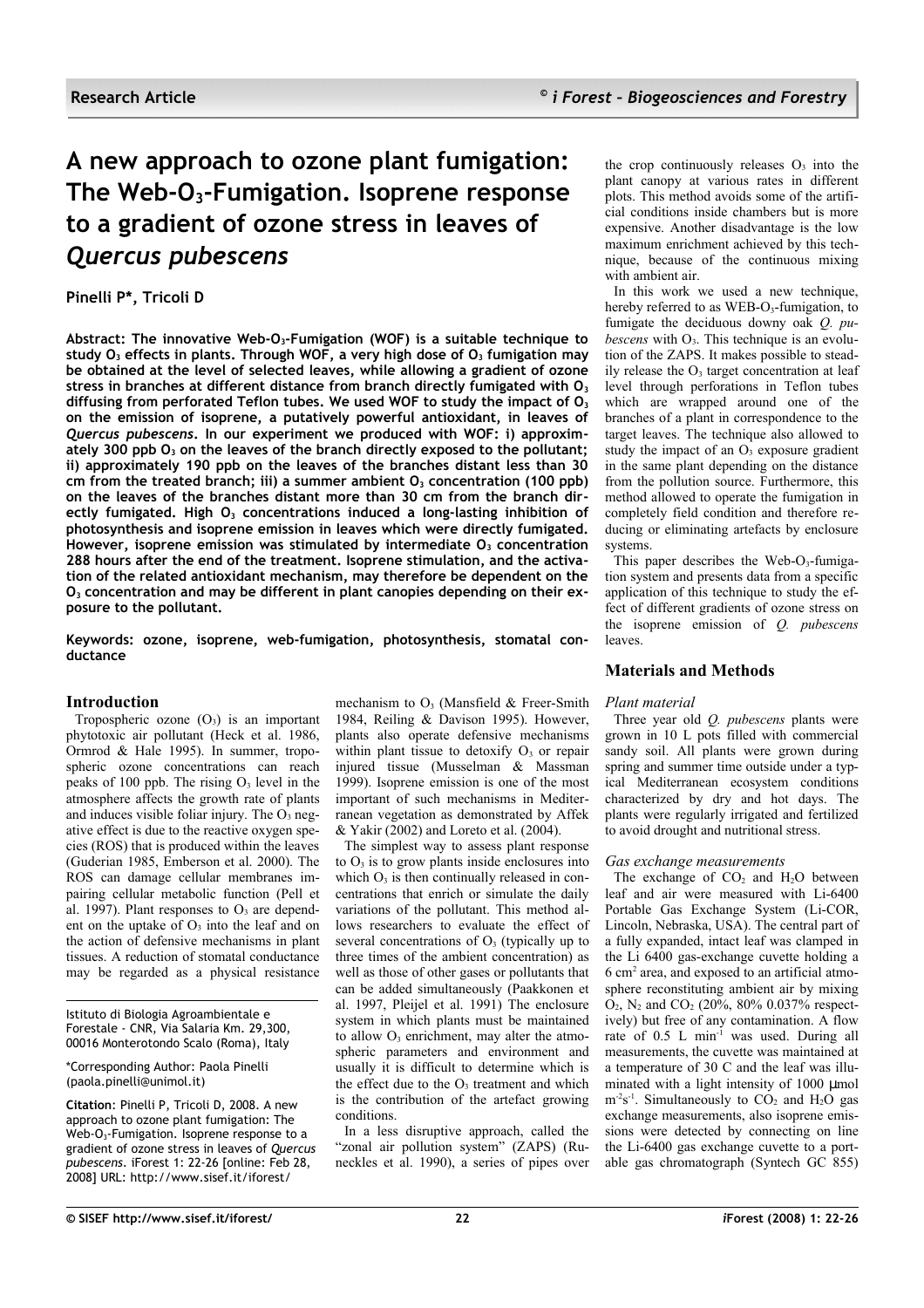

<span id="page-1-0"></span>**Fig. 1** - Diagram of the different parts of the web-fumigation system.

as described by Loreto & Velikova (2001). Gas exchanges were measured before and after the ozone treatment in leaves of the branch directly exposed to the fumigation (high  $O_3$  concentration), in leaves of branches not directly hit by the  $O<sub>3</sub>$  jet, but at distance  $\leq$  30 cm from the fumigating tubes  $(intermediate O<sub>3</sub> concentration)$ , and in leaves far (distance lower than  $30 \text{ cm}$ ) from the  $O_3$  treated branch (ambient  $O_3$  concentration). The parameters were analysed immediately after the end of the treatment (0h) and during the recovery (96, 144 and 288h). The experiment was carried out on five different plants and on each plant were exposed to  $O<sub>3</sub>$  only three branches. The analyses were done on three different leaves for each treated branch. Each measurement was done at the same time of the day to minimize physiological and environmental changes. The analysis time-course (30 min) was sufficient for physiological parameter and the isoprene emission to reach a steady state.

## *Web-O3-Fumigation system*

The Web-O<sub>3</sub>-Fumigation system was based on three different parts: the  $O<sub>3</sub>$  production system, the  $O_3$  release system and the  $O_3$ measurement system [\(Fig. 1\)](#page-1-0)

# *The O3 production system*

Ozone was generated by flowing air, pushed by a diaphragm air pump through a winding quartz glass illuminated with an UV light source Helios Italquartz (Italquartz, Milan, Italy). The amount of ozone generated was regulated by changing the intensity of the UV light source and changing the air flow through the winding quartz glass allowing different levels of ozone enrichment of the ambient air [\(Fig.](#page-1-0) 1).

# *The O3 release system*

Teflon tubes (internal diameter 4 mm), previously perforated with 0.2 mm holes in cor-



respondence to the branch leaves, were wrapped around one of the major branches of the plant. This allowed leaves of that branch to be directly exposed to high ozone concentration (300 ppb), while other branches of the same plant were exposed to intermediate (190 ppb) or ambient (100 ppb)  $O_3$ concentrations depending on their distance from the fumigation holes ( $\leq$  30 cm and  $>$  30 cm, respectively). Plants were fumigated with ozone for three days, 8 h per day (from 9:00 to 17:00). To improve the control of  $O_3$ concentrations, a wind barrier was created. The rectangular open top wind barrier  $(3x4x3, 1.50 \text{ m high})$  was constructed at a distance of 2 m from the plant as a wooden frame covered with a low density fiber net allowing air circulation without significantly altering plant microclimate.

> <span id="page-1-1"></span>**Fig. 2** - Diurnal course of wind speed (A), ambient temperature  $(B)$  and relative humidity  $(C)$ during the three days of the experiment (15-16-17 July 2003). The black line represents the mean S.E. (*n*=3).

Time (h)

 $_{20}$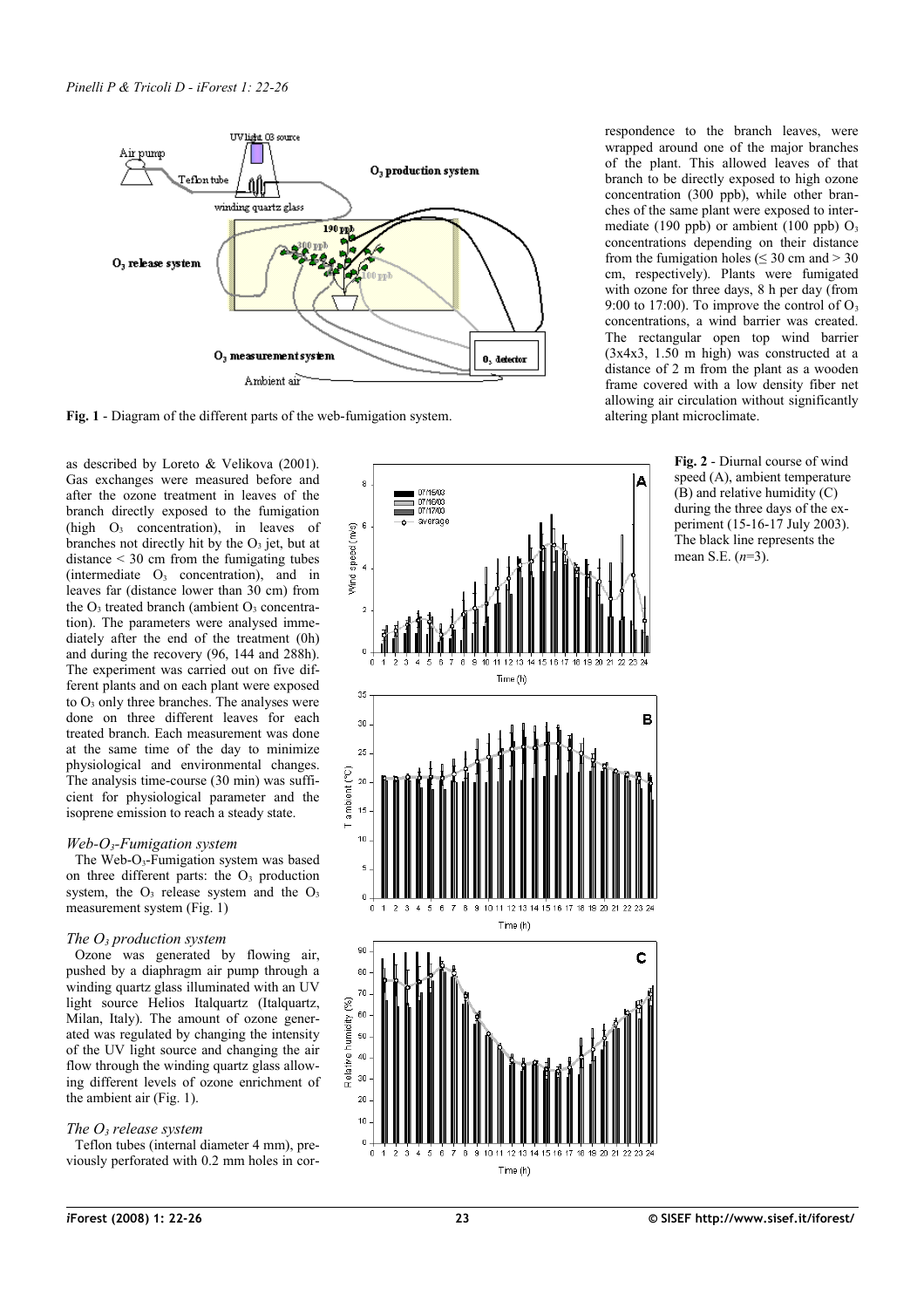#### *The O3 measurement system*

The Photometric  $O_3$  analyzer (1008 Dasibi Environmental Corp., Glendale, California, USA) continuously monitored the  $O<sub>3</sub>$  concentration in different parts of the plant and at different distance from the plant. Two sampling lines were installed on each plant branch (at the lower and at the upper part of the branches exposed to high, intermediate, and ambient  $O_3$ ) and two sampling lines were installed to control the ambient  $\dot{O}_3$  concentration. All sampling air inlets were positioned at 5 cm from the  $O_3$  release point, corresponding to the average distance between leaves and  $O_3$  vents. Air from the sampling Teflon lines (internal diameter 4 mm, 2 m in length) was continuously drawn by the AC diaphragm pump contained in the Dasibi ozone detector at a flow rate of 1 litre per minute. The Dasibi ozone detector measured every 20 seconds the  $O<sub>3</sub>$  concentration in the sample air, allowing sufficient time to purge the measurement system. Each of the 8 sampling lines were monitored for 15 min

<span id="page-2-1"></span>**Fig. 4** - *Q. pubescens* photosynthesis (A) and stomatal conductance (gs) before the ozone treatment (C= control), immediately (0h) and at 96, 144 and 288 hours after the end of the web-fumigation. (A) Leaves of the branch directly fumigated with ozone (300ppb), (B) leaves of the branch close ( $\leq$  30 cm) to ozone source (190 ppb), (C) leaves of branch far (more than 30 cm) from ozone source (100ppb). Means S.E. (*n* see Material and Method) are shown. Two stars indicate for A and gs means significantly different ( $p <$  $0.05$ ) from  $O_3$  control as assumed by Tukey's test. One star indicates means for gs significantly different  $(p < 0.05)$  from  $O_3$  control as assumed by Tukey's test.

and four times during the 8h period of each day of the experiment. Switching between the different sampling lines was done by manually operating glass valves.

#### *Weather station data*

The climatic data were continuously monitored by a weather station installed 50 m away from the experimental site. The weather station measured air temperature, relative humidity and wind speed with an anemometer (SIAP, Bologna, Italy).

#### *Statistics*

The data presented are means from 5 different plants. Means were statistically separated by a Tukey's test, and values significantly different at the 5% in respect to control level are identified by asterisks.

## **Results**

The  $O_3$  fumigation was done from 15 to 17 July 2003 from 9:00 to 17:00. During fumigation, the weather was typically Mediter-





<span id="page-2-0"></span>Fig. 3 - Average of: ambient O<sub>3</sub> concentration  $(A)$ ,  $O_3$  concentration sampled on parts of the plant branch distant  $\leq 30$  cm from the treated branch  $(B)$ ,  $O_3$  concentration sampled on parts of the plant branch distant less than 30 cm from the treated branch (C); the dashed line indicates the mean value of ozone during the fumigation (mean S.E; *n*=540: on each sampling line the Dasibi ozone detector has done 45 measurements in 15 min, for 4 times during 8h of treatment, and for 3 days of treatment).

ranean, characterized by absence of rain and clouds, and wind speed and air temperature reaching a maximum early afternoon while relative humidity was at its minimum [\(Fig.](#page-1-1) [2\)](#page-1-1).

As expected, the high solar irradiation coupled with anthropogenic and biogenic ozone precursors allowed an increase in photochemical reaction of  $O<sub>3</sub>$  formation, typical of the summer period in the Mediterranean area. In fact, during the warmer hours the ambient ozone concentration reached peaks of 100 ppb [\(Fig. 3A](#page-2-0)).

As mentioned before, the wind speed varied during the day, ranging from 2 to 5 m/s [\(Fig.](#page-1-1) 2A). The moderate wind speed did not affected the  $O<sub>3</sub>$  concentrations in our experimental system, also because of the windbreak system surrounding plants. Both, the high target  $O_3$  concentration [\(Fig.](#page-2-0) 3B) and the intermediate  $O_3$  concentration [\(Fig.](#page-2-0) 3C),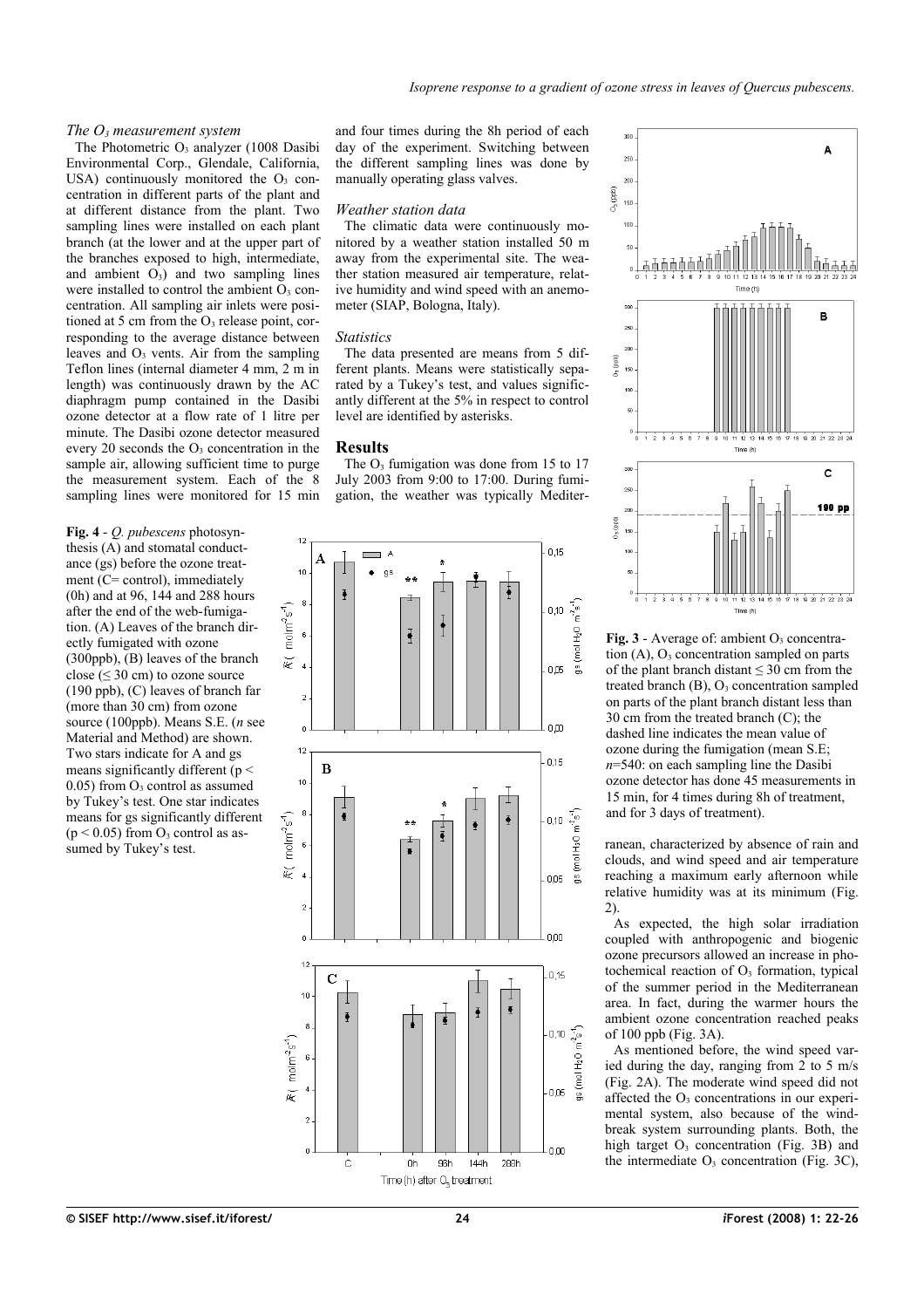<span id="page-3-0"></span>**Fig. 5** - *Q. pubescens* isoprene emission before the ozone treatment (C= Control), immediately (0h) and 96, 144 and 288 hours after the end of the webfumigation. (A) Leaves of the branch directly fumigated with ozone (300ppb), (B) leaves of the branch closed ( $\leq$  30 cm) to ozone source (190 ppb), (C) leaves of branch far (more than 30 cm) from ozone source (100ppb). Means S.E. (*n* see Material and Method) are shown. Two stars indicate means for isoprene emissions significantly different ( $p < 0.05$ ) from O3 treatment by Tukey's test.



monitored continuously in different parts of the O<sub>3</sub> treated plant branches, were maintained constant. As expected, a more significant variation of the  $O_3$  concentration was observed in the branches exposed to intermediate ozone, mainly depending on wind speed and directions. Nevertheless, branches exposed to intermediate fumigation experienced an  $O<sub>3</sub>$  dose higher than ambient through the entire period [\(Fig.](#page-2-0) 3C), as the average  $O<sub>3</sub>$  concentration experienced during fumigation was 190 ppb.

*Q. pubescens* plants exposed to the three O<sub>3</sub> concentrations did not show any visible injury few days after the treatment (data not shown). However, plants exposed to 300 ppb and 190 ppb of ozone concentration showed a reduction of photosynthesis and stomatal conductance after the treatment (Fig. 4A, B). Recovery of stomatal conductance was complete on leaves directly treated with ozone (300 ppb - [Fig.](#page-2-1) 4A). On the contrary, there was no recovery of the photosynthetic rate. The intercellular  $CO<sub>2</sub>$  concentration did not change following  $O_3$  exposure [\(Fig.](#page-3-1) 6), suggesting that photosynthesis reduction was caused by stomatal conductance reduction.

The isoprene emission reduction followed the photosynthetic rate inhibition. There was no isoprene emission recovery after 288h [\(Fig.](#page-3-0) 5A).

Leaves exposed to the intermediate  $O_3$  concentration (average 190 ppb over the treatment, [Fig.](#page-2-1) 4B, 5B) showed a total recovery of both photosynthetic rate and stomatal conductance 96h after the end of the ozone treatment. The isoprene emission showed a reduction of 30% immediately after the end of the ozone treatment, but the emission was stimulated by 30% after 288h [\(Fig.](#page-2-1) 4B). Leaves exposed to ambient ozone concentrations did not show significantly reduction of the observed parameters as shown for photosynthesis, stomatal conductance [\(Fig.](#page-2-1) 4C) and isoprene emission [\(Fig.](#page-3-0) 5C).

## **Discussion**

Many studies focusing on ozone effects on plant physiology have been conducted using different techniques of ozone-fumigation. Field experiments where whole plants are fumigated on large structures, *e.g.*, Open Top Chambers (Sallas et al. 2001) have problems of consistency and homogeneity of the fumigation and do not allow insight on the effect of the pollutant on plant parts that are not directly exposed to the stress but may be somehow indirectly interested by the physiological responses of stressed plant structures. In addition, it is difficult to extrapolate the effect of ozone from the effect of the confined environment in which plants must be maintained to allow  $O_3$  enrichment. Laboratory experiments on whole plant (Pasqualini et al. 2001) or single leaf ozone fumigation (Loreto et al. 2004) are certainly more precise and have been efficient to understand physiological and biochemical changes induced by  $O_3$ . However, laboratory measurements are even less transferable to field conditions and do not necessarily reflect the real response by outdoor plants. They also do not allow large scale measurements being limited temporally and spatially. For instance, it is not possible to carry out laboratory measurements with large plants such as forest plants.

The Web Fumigation is not a new tech-

 $250$  $240$ 重工工 于皇 Ⅰ●半マ 220 ┪┓┸┰ 香土丁  $200$ ് (പ്രസം mol<sup>-1</sup>) 180 160  $140$ 300 ppb  $190$  ppb  $\overline{\mathbf{v}}$  $120$ Á  $100$  ppb  $100<sub>1</sub>$  $144h$  $28h$ nh 9ŝh control Time (h) after O<sub>2</sub> treatment

<span id="page-3-1"></span>**Fig. 6** - *Q. pubescens* CO<sup>2</sup> intercellular concentration (Ci) in leaves before ozone treatment (C= Control), immediately (0h) and at 96, 144 and 288 hours after the end of the web-fumigation. Leaves of the branch directly fumigated with ozone (300 ppb); leaves of the branch close ( $\leq 30$  cm) to the ozone source (190 ppb), leaves of branch far (more than 30 cm) from ozone source (100 ppb). Means S.E. (*n* : see Material and Method) are shown.